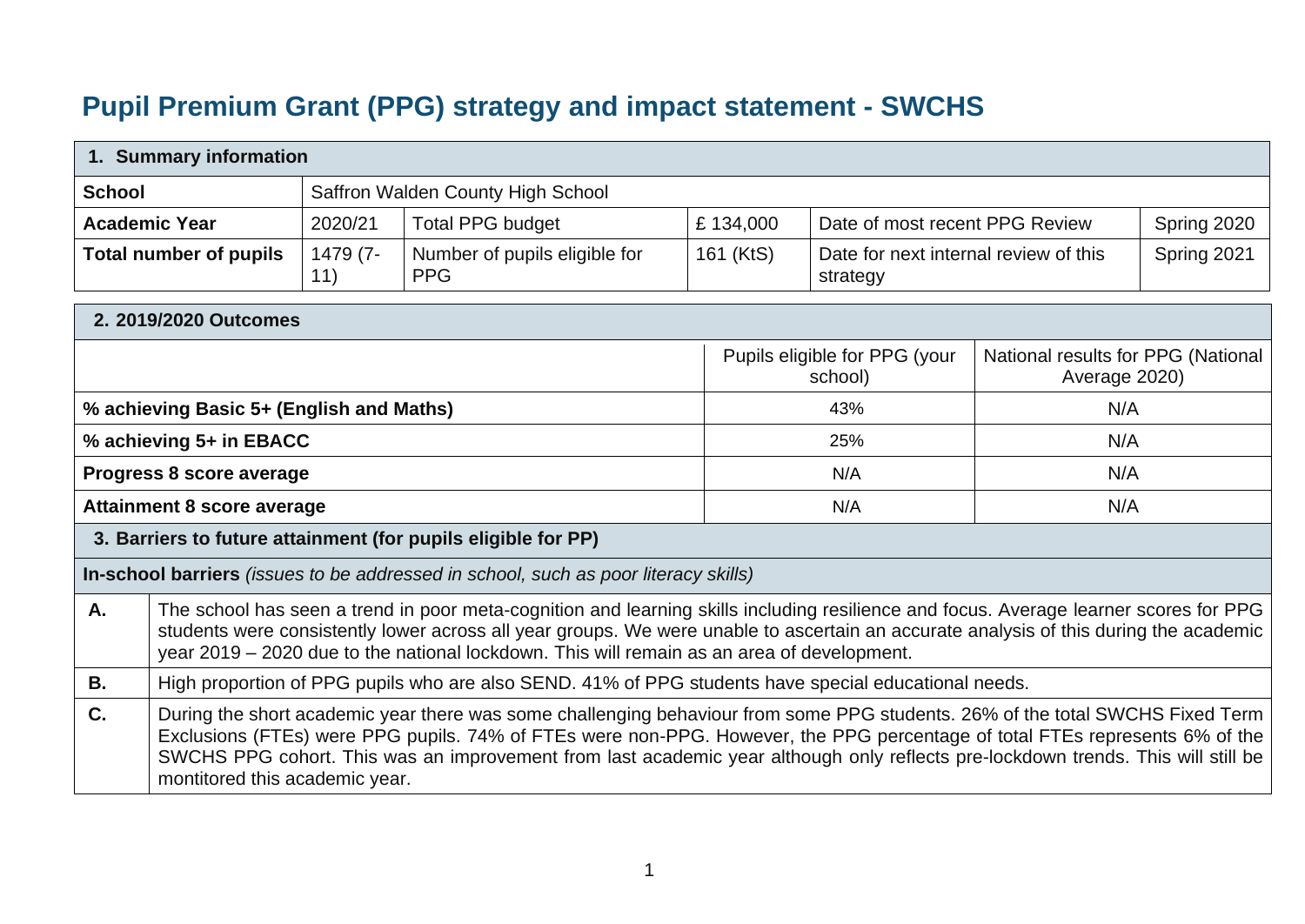| D.                                                                                                       | Lower rates of engagement in school and extra-curricular opportunities incuding trips, clubs and school responsibilities. (Lockdown)                                                                                                                                                                                                                                                                                                                    |                                                                                                                                                     |  |  |  |  |  |  |
|----------------------------------------------------------------------------------------------------------|---------------------------------------------------------------------------------------------------------------------------------------------------------------------------------------------------------------------------------------------------------------------------------------------------------------------------------------------------------------------------------------------------------------------------------------------------------|-----------------------------------------------------------------------------------------------------------------------------------------------------|--|--|--|--|--|--|
| <b>External barriers</b> (issues which also require action outside school, such as low attendance rates) |                                                                                                                                                                                                                                                                                                                                                                                                                                                         |                                                                                                                                                     |  |  |  |  |  |  |
| Ε.                                                                                                       | High levels of absence among some PPG students and higher proportion of PPG students who are PA. % of SWCHS PPG students who<br>were in PA category by May 2020 was 30%.                                                                                                                                                                                                                                                                                |                                                                                                                                                     |  |  |  |  |  |  |
| F.                                                                                                       | Poorer parental engagement during lockdown.                                                                                                                                                                                                                                                                                                                                                                                                             |                                                                                                                                                     |  |  |  |  |  |  |
| G.                                                                                                       | This group of pupils are significantly less likely to be able to access technology as a tool for extending learning at home. This level of<br>access has become a more marked concern since the March 2020 lockdown, and has a far greater potential impact on the learning of<br>PPG children during repeat or similar events.                                                                                                                         |                                                                                                                                                     |  |  |  |  |  |  |
|                                                                                                          | 4. Desired outcomes (desired outcomes and how they will be measured)                                                                                                                                                                                                                                                                                                                                                                                    | Success criteria                                                                                                                                    |  |  |  |  |  |  |
| Α.                                                                                                       | PPG students exhibit stronger meta-cognition and learning skills. Monitor gaps in average<br>learner score at each Progress Check and ensure PPG students are prioritised for<br>intervention.                                                                                                                                                                                                                                                          | PPG students develop the skills needed<br>to engage more fully in lessons and make<br>good progress. Gaps in average learner<br>scores are reduced. |  |  |  |  |  |  |
| <b>B.</b>                                                                                                | PPG and SEND students receive the support they need to engage and progress positively.<br>Ongoing liaison between YACs and SENDCO to ensure correct support is in place.                                                                                                                                                                                                                                                                                | PPG / SEND students engage and<br>progress positively.                                                                                              |  |  |  |  |  |  |
| C.                                                                                                       | Improved behaviour from PPG students leading to fewer FTEs, fewer periods in Isolation and<br>fewer detentions. FTE and Isolation data to be analysed to track gaps. Wellbeing provision<br>for PPG students ensures that student access to appropriate support, referrals to external<br>agencies, alternative curriculum provision and home liaison/intervention is timely and<br>conducive to improving the educational experience of those in need. | PPG students are supported to manage<br>behaviour more positively.                                                                                  |  |  |  |  |  |  |
| D.                                                                                                       | PPG students are actively encouraged to take part in a wide range of trips, clubs and school<br>responsibilities.                                                                                                                                                                                                                                                                                                                                       | PPG students contribute to the school<br>community and engage more with the<br>prevailing ethos.                                                    |  |  |  |  |  |  |
| Е.                                                                                                       | PPG students achieve improved levels of attendance and there are fewer PPG students who<br>are PA. Close intervention and monitoring from Inclusion Officer with lower thresholds for<br>intervention for PPG students.                                                                                                                                                                                                                                 | PPG students are<br>in school<br>more<br>regularly and therefore engaging more<br>effectively with lessons and activities.                          |  |  |  |  |  |  |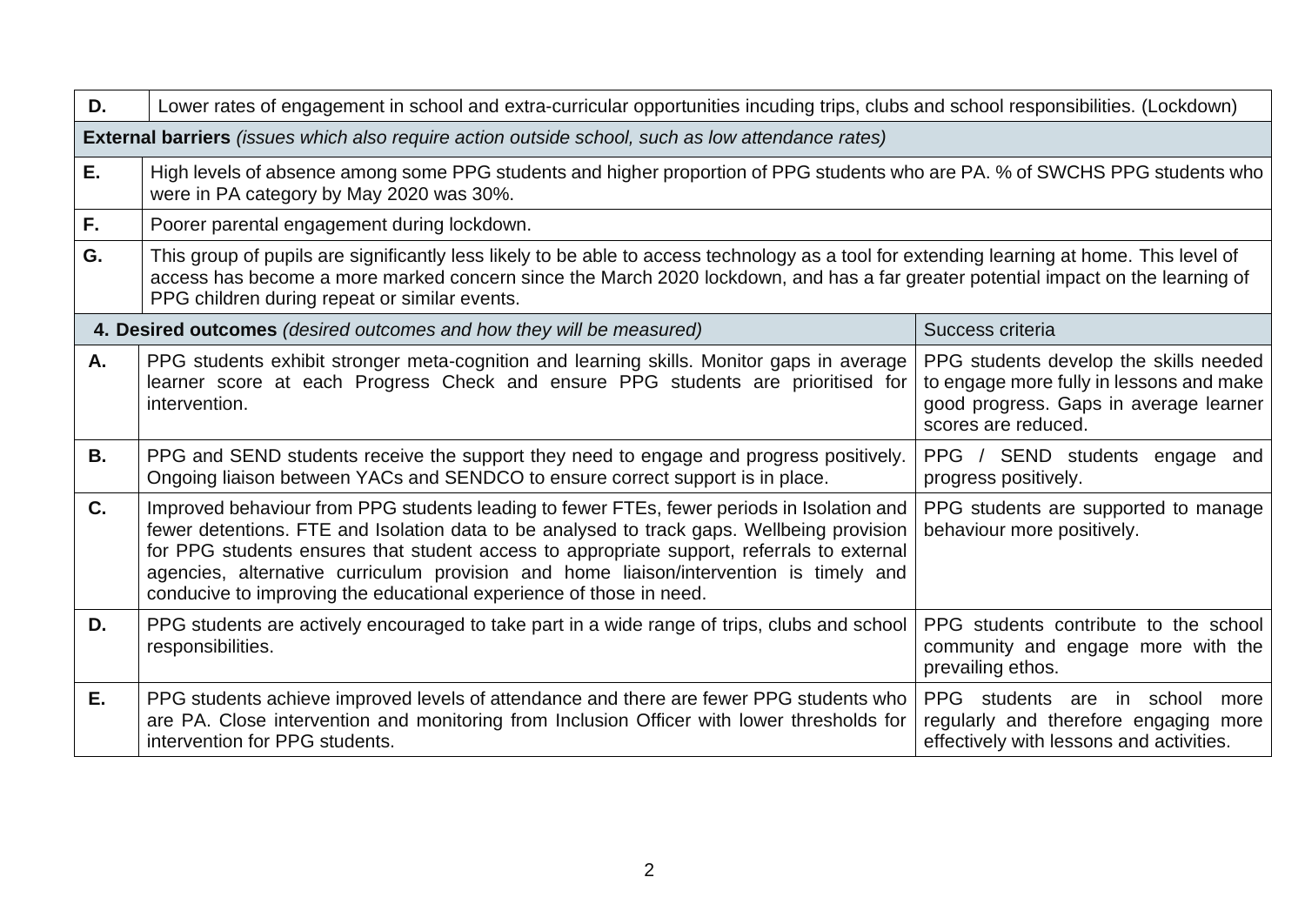| Staff actively promote better relationships with parents of PPG students to improve Parents of PPG students become more           |                                    |
|-----------------------------------------------------------------------------------------------------------------------------------|------------------------------------|
| engagement. Contact with some PPG parents before Parents Evening to encourage involved with their children's education            |                                    |
| attendance. PPG students involved in Structured Mentoring which includes parental meetings   and empowered to work with school to |                                    |
| in school. Development of new ideas to try and engage parents of PPG pupils.                                                      | I support engagement and progress. |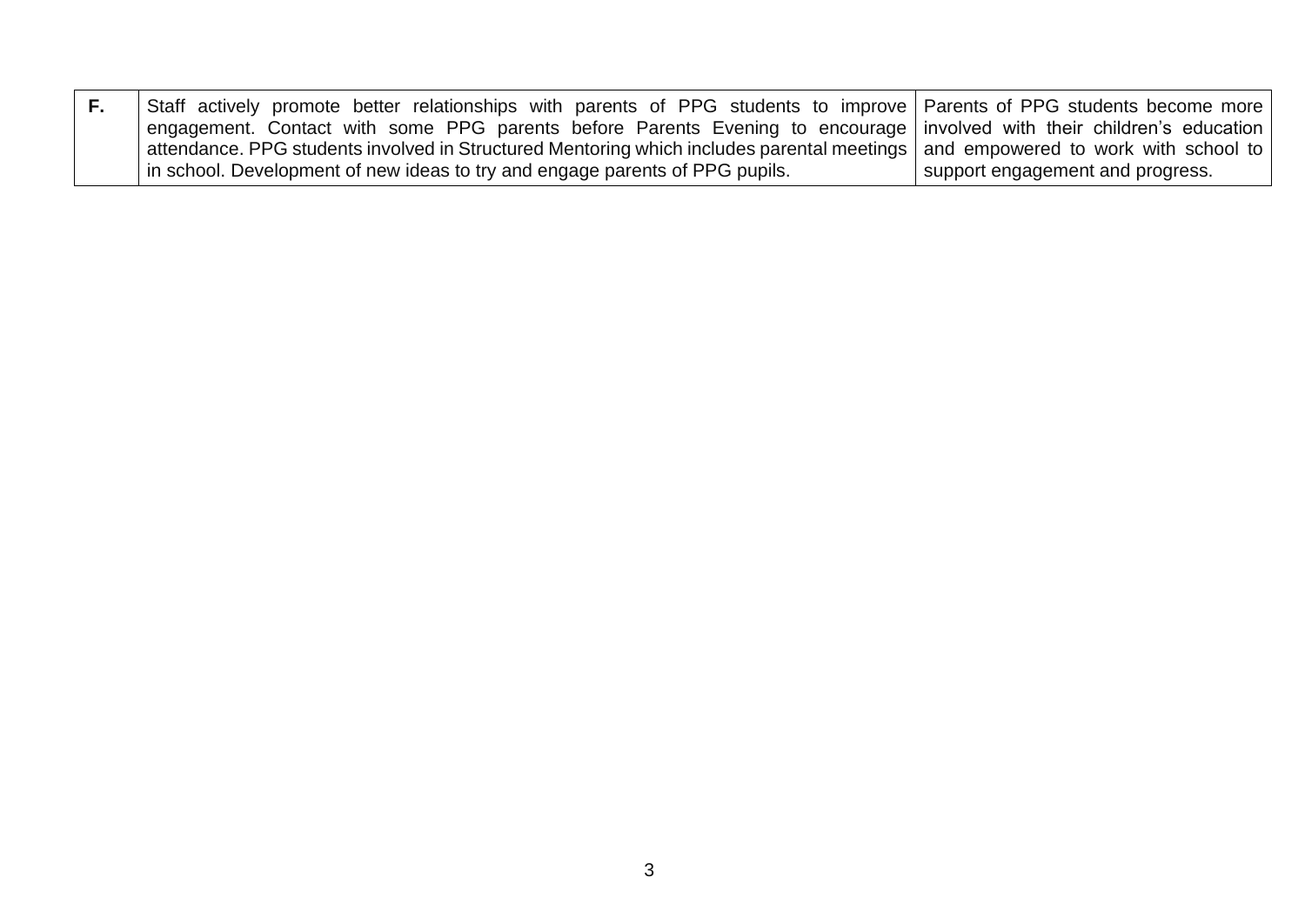| 5. Planned expenditure                                                                                                                                                                                                                                                                                     |                                                                                                                                                                                                                                                                                                               |                                                                                                     |                                                                                                                                                                                                                                                                                                                                                                                                                        |                                                   |                                                                                                |  |  |  |
|------------------------------------------------------------------------------------------------------------------------------------------------------------------------------------------------------------------------------------------------------------------------------------------------------------|---------------------------------------------------------------------------------------------------------------------------------------------------------------------------------------------------------------------------------------------------------------------------------------------------------------|-----------------------------------------------------------------------------------------------------|------------------------------------------------------------------------------------------------------------------------------------------------------------------------------------------------------------------------------------------------------------------------------------------------------------------------------------------------------------------------------------------------------------------------|---------------------------------------------------|------------------------------------------------------------------------------------------------|--|--|--|
| Academic year                                                                                                                                                                                                                                                                                              | 2020-21                                                                                                                                                                                                                                                                                                       |                                                                                                     |                                                                                                                                                                                                                                                                                                                                                                                                                        |                                                   |                                                                                                |  |  |  |
| The three headings below enable schools to demonstrate how they are using the Pupil Premium to improve classroom pedagogy, provide<br>targeted support and support whole school strategies.                                                                                                                |                                                                                                                                                                                                                                                                                                               |                                                                                                     |                                                                                                                                                                                                                                                                                                                                                                                                                        |                                                   |                                                                                                |  |  |  |
| i. Quality of teaching for all                                                                                                                                                                                                                                                                             |                                                                                                                                                                                                                                                                                                               |                                                                                                     |                                                                                                                                                                                                                                                                                                                                                                                                                        |                                                   |                                                                                                |  |  |  |
| <b>Desired outcome</b>                                                                                                                                                                                                                                                                                     | Chosen action /<br>approach                                                                                                                                                                                                                                                                                   | What is the evidence and<br>rationale for this choice?                                              | How will you ensure it is<br>implemented well?                                                                                                                                                                                                                                                                                                                                                                         | <b>Staff lead</b>                                 | When will you review<br>implementation?                                                        |  |  |  |
| Ensure all PPG students<br>are making good<br>progress in En and Ma,<br>especially those with<br>lower prior attainment.                                                                                                                                                                                   | Extra Maths and English<br>group in all years with<br>LSA support. This allows<br>for smaller group sizes,<br>especially for lower prior<br>attainers.                                                                                                                                                        | EEF / Sutton Trust Toolkit findings:<br>Reducing Class Sizes: +3 months<br>progress.                | TLWs and analysis of PC data for<br>students in smaller En and Ma<br>groups.<br>Liaison with ACs for En and Ma.<br>YAC oversight of Progress checks<br>to highlight areas for intervention.                                                                                                                                                                                                                            | P Singh<br>PPG Co-ordinator<br>ACs<br><b>YACs</b> | PPG review in the spring term<br>to review progress.<br>On-going TLWs throughout all<br>terms. |  |  |  |
| Ensure all PPG students<br>are known by teachers<br>and that they are<br>supported to make good<br>progress.<br>Give students access to<br>one-one tuition through<br>the national tutoring<br>program<br>Give more able PPG<br>students access to<br>external opportunities<br>such as the brilliant club | Clear best practice<br>guidance on how to<br>support PPG students in<br>lessons (meta-cognition,<br>learner behaviours,<br>feedback )<br>PPG booklet 2020-21 to<br>be reviewed frequently as<br>the list may change more<br>often due to the current<br>pandemic. Updated lists<br>will be shared with staff. | EEF / Sutton Trust Toolkit findings: Meta-<br>cognition and self-regulation: +8 months<br>progress. | TLWs and analysis of PC data for<br>PPG students to monitor gaps in<br>Average Learner scores.<br>PPG Co-ordinator and P Singh to<br>keep this high profile for staff - staff<br>briefings, staff meetings. Maintained<br>staff awareness. PPG staff booklet<br>used to promote pupils who are in<br>receipt of the PPG and offer<br>strategies to best support them<br>using findings from PPG Review<br>(Deep Dive). | P Singh<br>P Lankester<br>PPG Co-ordinator        | PPG review 2020 to assess<br>implementation.<br>On-going TLWs throughout all<br>terms.         |  |  |  |
|                                                                                                                                                                                                                                                                                                            |                                                                                                                                                                                                                                                                                                               |                                                                                                     |                                                                                                                                                                                                                                                                                                                                                                                                                        | <b>Total budgeted cost</b>                        | £60,000                                                                                        |  |  |  |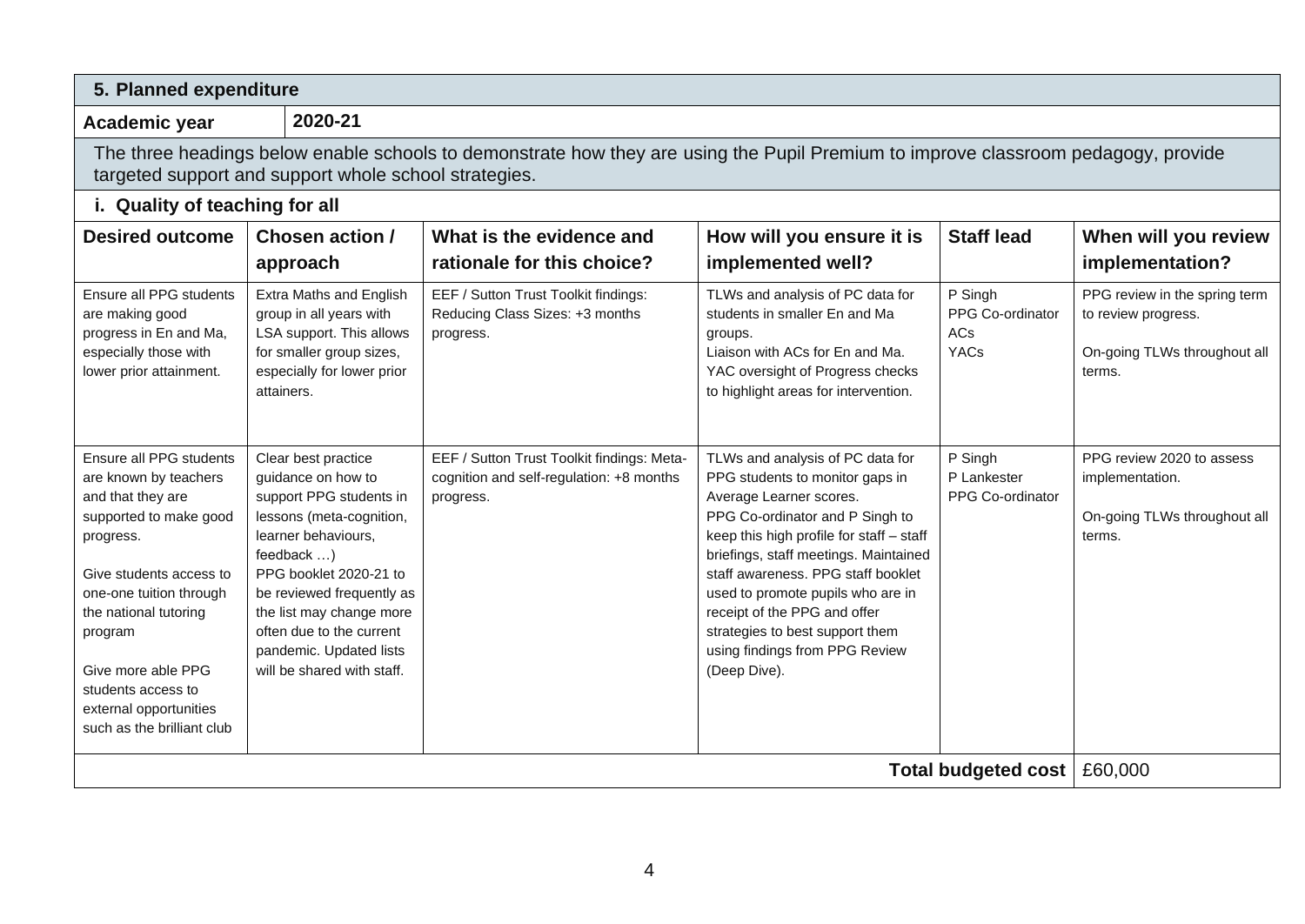|                                                                               | ii. Targeted support                                                                                                                                                                                                                                                                                        |                                                                                                                                                                                                                                                                                       |                                                                                                                                                                                                                                                                                                                                           |                                 |                                         |  |  |  |
|-------------------------------------------------------------------------------|-------------------------------------------------------------------------------------------------------------------------------------------------------------------------------------------------------------------------------------------------------------------------------------------------------------|---------------------------------------------------------------------------------------------------------------------------------------------------------------------------------------------------------------------------------------------------------------------------------------|-------------------------------------------------------------------------------------------------------------------------------------------------------------------------------------------------------------------------------------------------------------------------------------------------------------------------------------------|---------------------------------|-----------------------------------------|--|--|--|
| <b>Desired outcome</b>                                                        | Chosen action /<br>approach                                                                                                                                                                                                                                                                                 | What is the evidence and<br>rationale for this choice?                                                                                                                                                                                                                                | How will you ensure it is<br>implemented well?                                                                                                                                                                                                                                                                                            | <b>Staff lead</b>               | When will you review<br>implementation? |  |  |  |
| PPG Achievement and<br>Support Co-ordinator' to<br>identify targeted support. | PPG Co-ordinator to<br>work closely with the AC<br>in Maths to help improve<br>results for DA pupils.<br>Development of action<br>plans for certain DA<br>pupils.<br>Close liaison with all staff<br>(including ACs and<br>YACs) to ensure PPG<br>pupils receive a<br>'Premium' service from<br>the school. | Protected and Directed time will ensure<br>that the PPG Co-ordinator can meet<br>regularly with the AC in Maths as well as<br>other members of staff to discuss support<br>mechanisms for PPG pupils.<br>EEF Pupil Premium Guide used to inform<br>PPG Co-ordinator of best practice. | Fortnightly Line Management<br>meetings with P Singh to monitor<br>progress and develop strategies.<br>Regular meetings with ACs and<br>YAC <sub>s</sub> .<br>PPG Co-ordinator reports back to<br>SLT, ACs and YACs throughout the<br>year.<br>PPG Co-ordinator conducts 'PPG<br>Review' with SLT to assess impact<br>of strategies used. | P Singh<br>PPG Co-<br>ordinator | Summer Term 2020                        |  |  |  |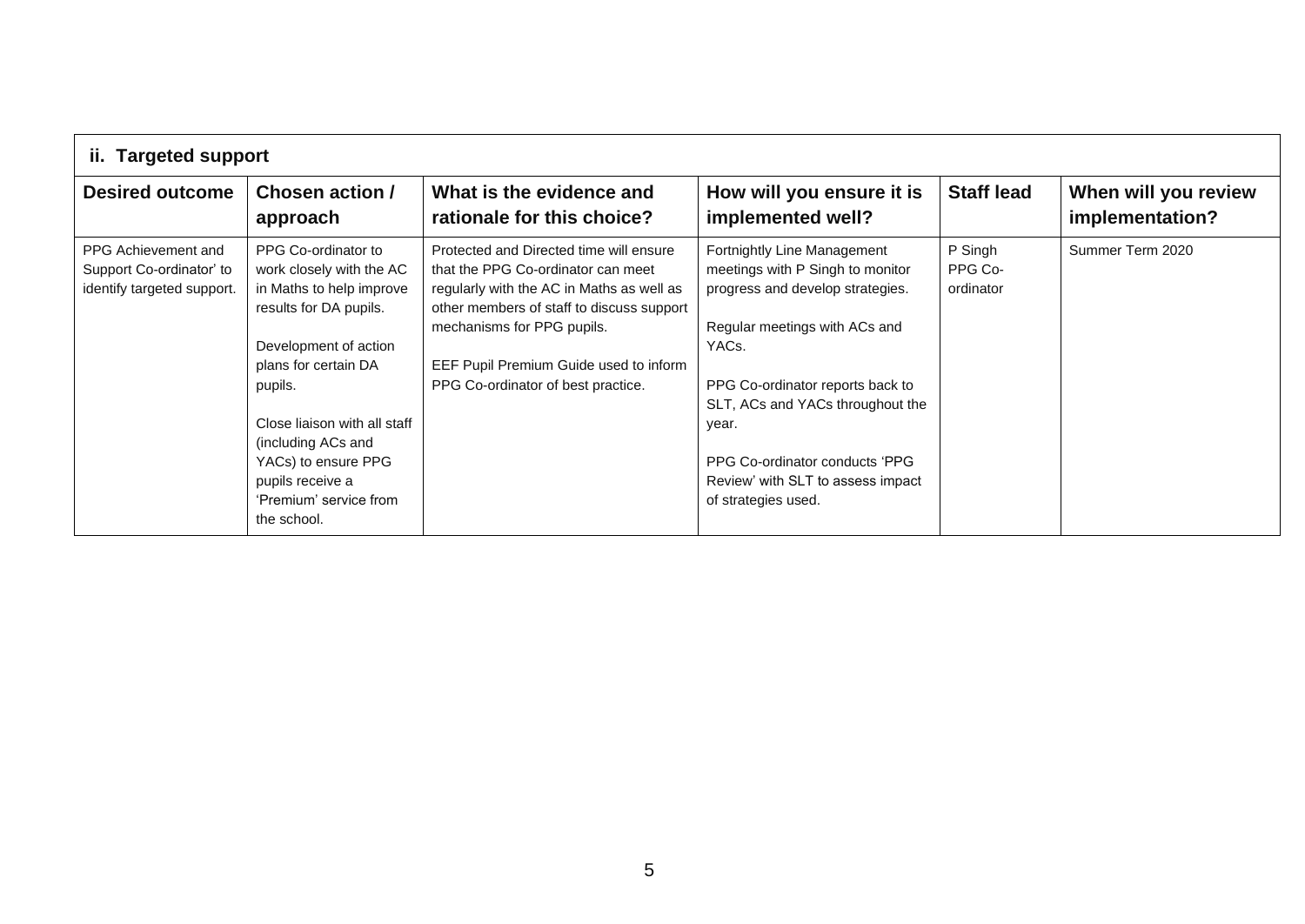| To support targeted PPG                           | Actions this academic                                 | Evidence of benefits of smaller groups.    | Working with colleagues in En. and                                       | P Singh                    | Summer Term 2020                                           |
|---------------------------------------------------|-------------------------------------------------------|--------------------------------------------|--------------------------------------------------------------------------|----------------------------|------------------------------------------------------------|
| students in developing                            | year have been tailored                               | EEF / Sutton Trust Toolkit findings: Small | Continued liaison with ACs for                                           | AC for English             |                                                            |
| skills and understanding                          | to meet COVID Safe                                    | group tuition: +4 months progress.         | English and Maths.                                                       | and Maths                  |                                                            |
| in English and Maths.                             | measures. Selected year                               |                                            |                                                                          |                            |                                                            |
|                                                   | 11 PPG students will be                               | Starting interventions sooner rather than  |                                                                          |                            |                                                            |
|                                                   | given additional support                              | later so students can acquire the skills   |                                                                          |                            |                                                            |
|                                                   | for Maths during                                      | and understanding at KS3 and can           |                                                                          |                            |                                                            |
|                                                   | supervised study                                      | continue to build on this into and during  |                                                                          |                            |                                                            |
|                                                   | sessions in small groups.                             | KS4.                                       |                                                                          |                            |                                                            |
|                                                   | With additional support                               |                                            |                                                                          |                            |                                                            |
|                                                   | from sixth from students.                             |                                            |                                                                          |                            |                                                            |
|                                                   | Year KS3 weekly                                       |                                            |                                                                          |                            |                                                            |
|                                                   | afternoon literacy                                    |                                            |                                                                          |                            |                                                            |
|                                                   | sessions in the library.                              |                                            |                                                                          |                            |                                                            |
|                                                   |                                                       |                                            |                                                                          |                            |                                                            |
| To support targeted PPG                           | PPG breakfast club                                    | All PPG (FSM) students will have access    | P Singh and M Blaney to discuss                                          | P SINGH                    | On-going review throughout the                             |
| students in developing                            | YAC/SSO Intervention                                  | to breakfast every morning.                | with YACs in line management                                             | M Blayney                  | year.                                                      |
| improved learner                                  | groups (Homework                                      |                                            | meetings.                                                                | <b>YACs</b>                |                                                            |
| behaviours                                        | Clubs, learning skills ).                             | EEF / Sutton Trust Toolkit findings: Meta- | Intervention strategies reviewed in                                      |                            | Summer Term 2020                                           |
|                                                   | FT PPG questionnaires                                 | cognition and self-regulation: +8 months   | all YAC PC analysis.                                                     |                            |                                                            |
|                                                   | show areas of concern.                                | progress.                                  |                                                                          |                            |                                                            |
| Continue to support                               | Selected PPG students                                 | Positive impact of previous Year 11        | P Singh, M Blaney and YAC                                                | M Blayney                  | On-going monitoring throughout                             |
| targeted PPG students<br>by involving them in the | removed from one GCSE                                 | achievement,<br>student<br>groups<br>on    | delivering study support sessions.<br>Frequent discussions to share best | P Singh<br>J Watts         | the year by Study Group teacher<br>and PPG Achievement and |
| Year 9, Year 10 and 11                            | option and have 5 hrs per<br>cycle of study time with | engagement, attendance and well-being.     | practice. Monitoring of PC data.                                         | T Wheeler                  | Support Co-ordinator.                                      |
| Study Groups.                                     | Senior Leader - Ma, En,                               |                                            |                                                                          | PPG Co-                    |                                                            |
|                                                   | homework, study skills.                               |                                            |                                                                          | ordinator                  | Summer Term 2021                                           |
|                                                   |                                                       |                                            |                                                                          |                            |                                                            |
|                                                   |                                                       |                                            |                                                                          | <b>Total budgeted cost</b> | £46,000                                                    |
| iii. Other approaches                             |                                                       |                                            |                                                                          |                            |                                                            |
| <b>Desired outcome</b>                            | Chosen action /                                       | What is the evidence and                   | How will you ensure it is                                                | <b>Staff lead</b>          | When will you review                                       |
|                                                   | approach                                              | rationale for this choice?                 | implemented well?                                                        |                            | implementation?                                            |
|                                                   |                                                       |                                            |                                                                          |                            |                                                            |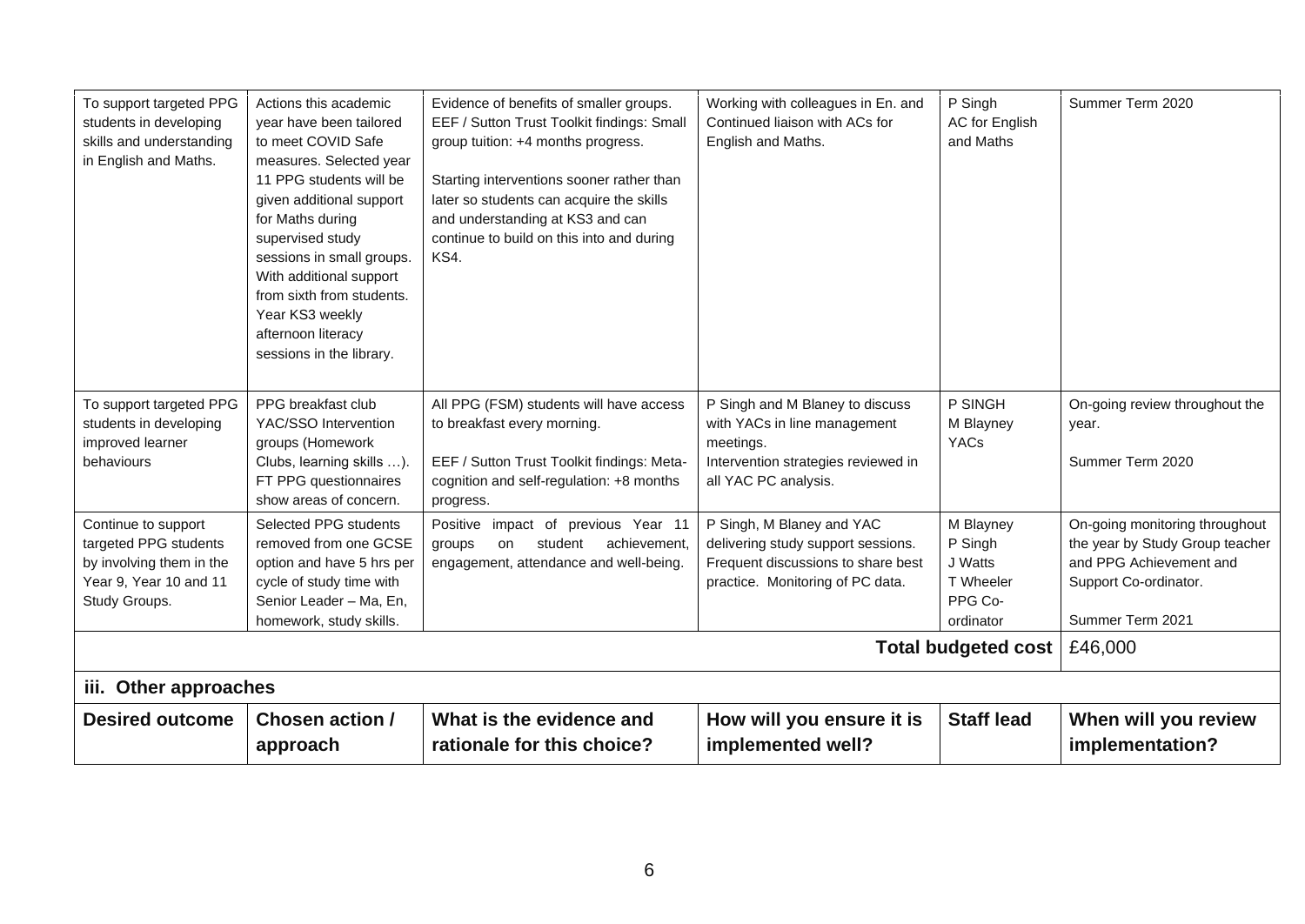| To improve the<br>behaviour, wellbeing and<br>personal development of<br>PPG students.                                                                                                                           | Contributing to the<br>salaries of Inclusion<br>Officer, Student Support<br>Officers, Counsellor and<br>School Nurse (based on<br>13% of 7-11 students<br>being PP). Delivering<br>early intervention<br>strategy to support with<br>behavioural and<br>emotional needs. | Concerns around PPG FTE rates and the<br>impact of national lockdowns and cases<br>of self-isolations. Experience shows that<br>PPG students need an increased level of<br>support from these members of staff.<br>EEF / Sutton Trust Toolkit findings:<br>Behaviour / SEAL interventions +4<br>months progress. | M Blaney and P Singh to discuss<br>with YACs in line management<br>meetings.<br>Monitoring all DA students that<br>struggled during lock down.<br>Staff to log names of those students<br>who have received high levels of<br>support.<br>Close liaison with all staff members<br>to ensure they are aware of PPG<br>students and how best to support<br>them.<br>To ensure all PPG students have<br>access to the appropriate ICT<br>equipment at home. | M Blayney<br>P Singh                                     | TLWs on-going throughout the<br>year.<br>Summer Term 2021                                                                                                                             |
|------------------------------------------------------------------------------------------------------------------------------------------------------------------------------------------------------------------|--------------------------------------------------------------------------------------------------------------------------------------------------------------------------------------------------------------------------------------------------------------------------|------------------------------------------------------------------------------------------------------------------------------------------------------------------------------------------------------------------------------------------------------------------------------------------------------------------|----------------------------------------------------------------------------------------------------------------------------------------------------------------------------------------------------------------------------------------------------------------------------------------------------------------------------------------------------------------------------------------------------------------------------------------------------------|----------------------------------------------------------|---------------------------------------------------------------------------------------------------------------------------------------------------------------------------------------|
| To improve the<br>attendance of PPG<br>students.                                                                                                                                                                 | Contributing to the<br>salaries of Inclusion<br>Officer, Student Support<br>Officers, Counsellor and<br>School Nurse (based on<br>13% of 7-11 students<br>being PP).                                                                                                     | Concerns around PPG attendance rates.<br>Experience shows that PPG students<br>need an increased level of support from<br>these members of staff.                                                                                                                                                                | P Singh and M Blaney to discuss<br>with YACs in line management<br>meetings.<br>Staff to log names of those students<br>who have received high levels of<br>support.<br>Close liaison with all staff members<br>to ensure they are aware of PPG<br>students and how best to support<br>them.<br>J Buckley to meet YACs regularly to<br>discuss PPG PA concerns.                                                                                          | P Singh<br>M Blayney<br>YACs<br><b>SSOs</b><br>J Buckley | Bi-weekly meetings with<br>Inclusion Officer to monitor. Bi-<br>weekly line management<br>meetings with YACs for specific<br>year group PPG attendance<br>update.<br>Summer Term 2021 |
| To promote involvement<br>in extra-curricular<br>activities and wide life of<br>the school and ensure<br>that PPG students are at<br>least proportionately<br>represented in all<br>activities, trips and roles. | COVID safety measures<br>have severely impacted<br>extra-curricular<br>opportunities for all<br>students although, when<br>these are back in place<br>staff will actively promote<br>opportunities to students                                                           | Experience shows that individual<br>conversations with students is the best<br>way to overcome a 'it's not for the likes of<br>us' attitude which prevails amongst some<br>students. These conversations take place<br>during form tutor mentoring sessions and<br>PPG coordinator mentoring sessions with       | P Singh to meet with PPG Co-<br>ordinator every two weeks.<br>Staff to log those who have<br>benefited from intervention to<br>promote involvement.                                                                                                                                                                                                                                                                                                      | P Singh<br>PPG Co-<br>ordinator                          | Summer Term 2021                                                                                                                                                                      |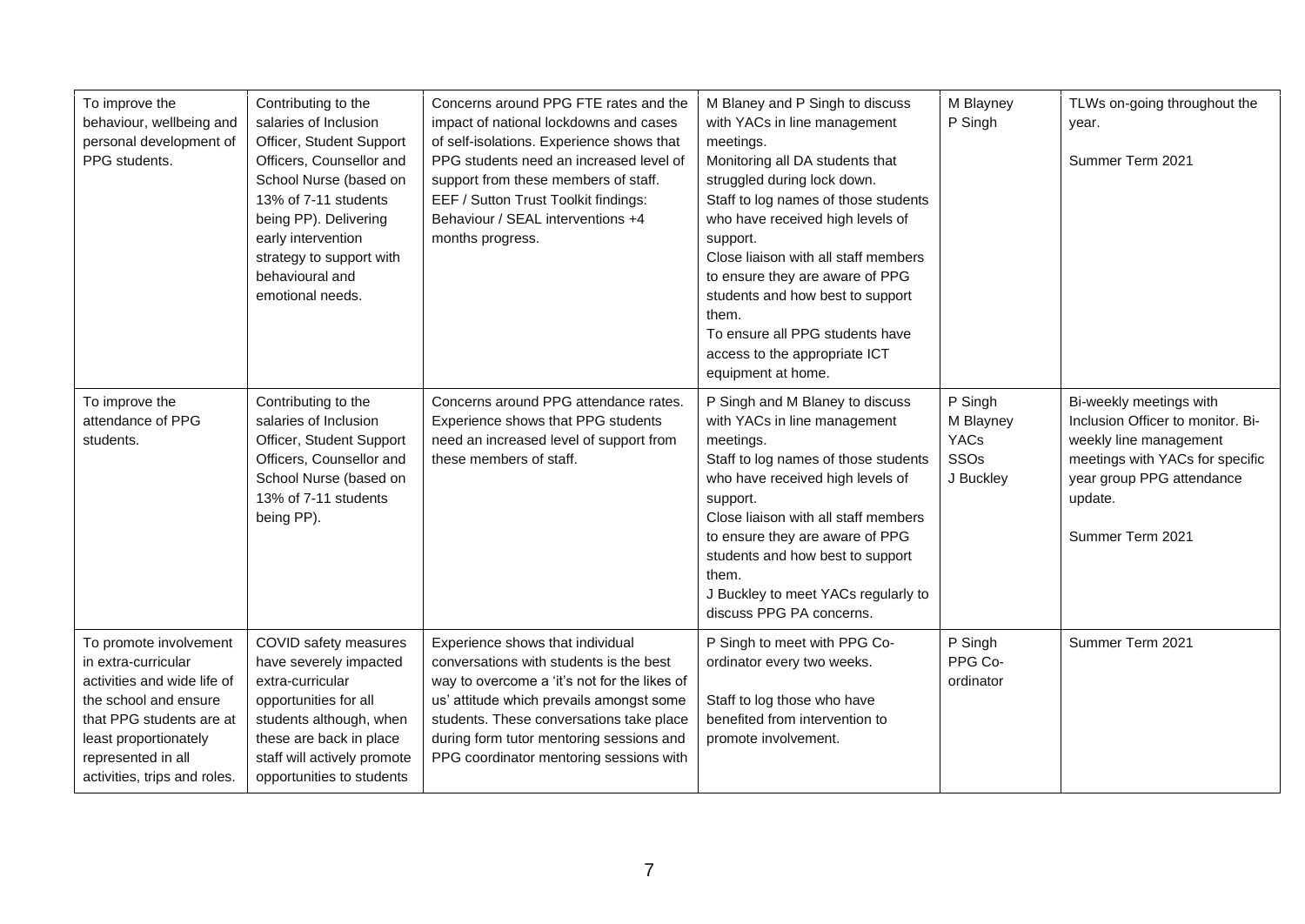|                                                                                         | (including Student Voice,<br>Prefects). Funds made<br>available to support with<br>trips, DOE, music<br>lessons etc.<br>Best practice guidance<br>given to all staff.                                                                                     | selected PPG students with higher<br>needs.<br>EEF / Sutton Trust Toolkit findings:<br>Sports and Arts participation: +2 months<br>progress.<br>Further development of ways in which to<br>encourage parents to apply for funding<br>without making them ask directly i.e.<br>some may not ask because they are too<br>embarrassed to do so. Support tables to<br>continue to be sent out at the start of<br>each academic year to outlining what<br>support is available for all PPG students. | P Singh to coordinate allocation of<br>funds.                                                          |                                       |                  |
|-----------------------------------------------------------------------------------------|-----------------------------------------------------------------------------------------------------------------------------------------------------------------------------------------------------------------------------------------------------------|-------------------------------------------------------------------------------------------------------------------------------------------------------------------------------------------------------------------------------------------------------------------------------------------------------------------------------------------------------------------------------------------------------------------------------------------------------------------------------------------------|--------------------------------------------------------------------------------------------------------|---------------------------------------|------------------|
| To help PPG students<br>make successful<br>transition from primary<br>schools to SWCHS. | High profile of PPG<br>students in transition<br>arrangements - sharing<br>of information.<br>PPG Summer School<br>activities were unable to<br>be offered this academic<br>year due to lock down but<br>will commence for<br>academic year 2021-<br>2022 | Experience shows that PPG students<br>have benefited from PPG Summer<br>Schools in terms of confidence and<br>familiarity with school / staff.<br>EEF / Sutton Trust Toolkit findings:<br>Summer School: +2 months progress.                                                                                                                                                                                                                                                                    | P Singh to liaise with incoming YAC<br>for Year 7 to share previous<br>structures and plan activities. | P Singh<br>Incoming YAC<br>for Year 7 | Spring Term 2021 |
|                                                                                         |                                                                                                                                                                                                                                                           |                                                                                                                                                                                                                                                                                                                                                                                                                                                                                                 |                                                                                                        | Total budgeted cost                   | £28,000          |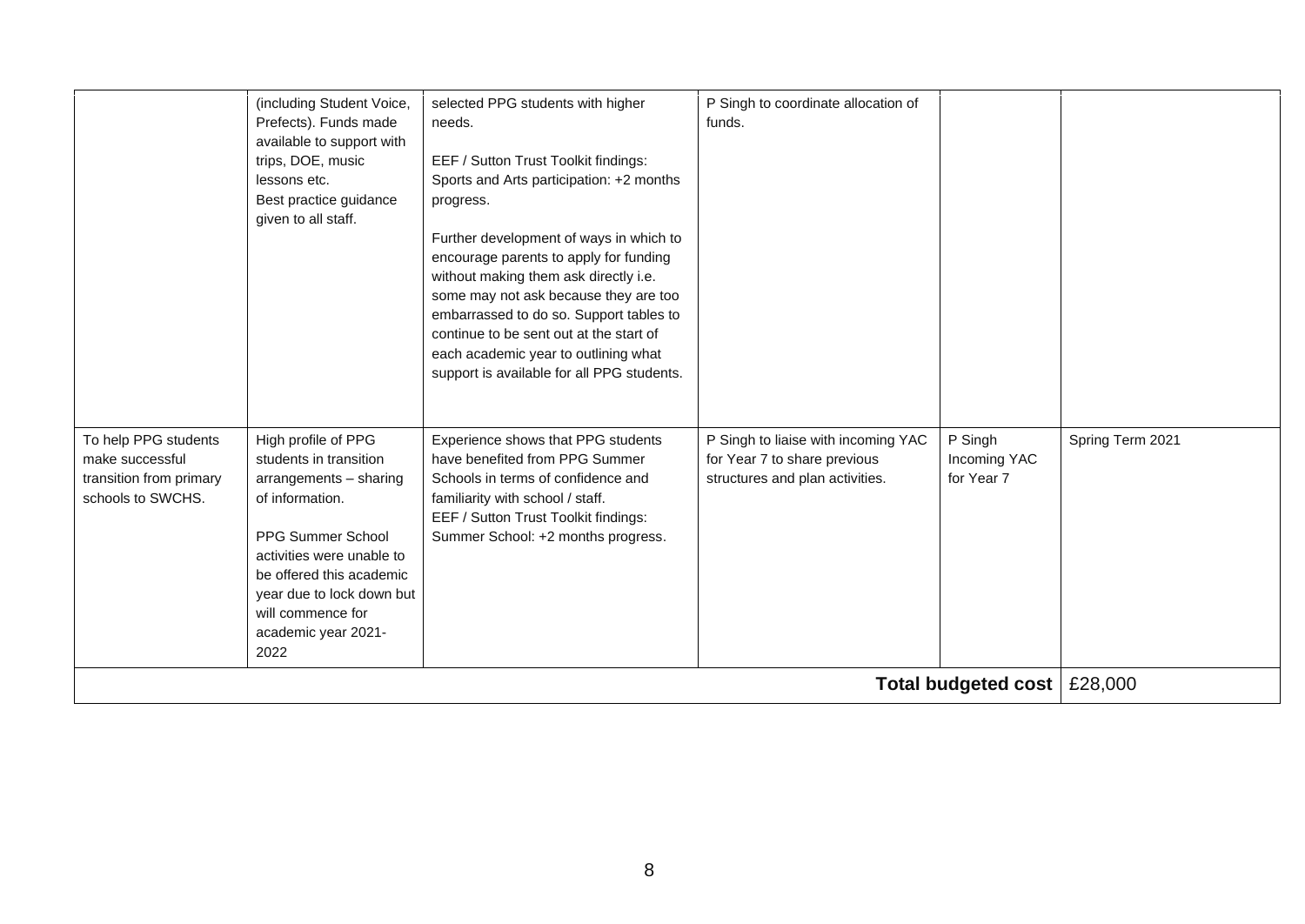| 6. Review of expenditure         |                                                  |                                      |                                            |                                                    |  |
|----------------------------------|--------------------------------------------------|--------------------------------------|--------------------------------------------|----------------------------------------------------|--|
| <b>Previous Academic Year</b>    |                                                  | $2019 - 20$                          |                                            |                                                    |  |
|                                  | PPG SPEND 2019-20 (COVID-19)                     |                                      | Category                                   | Spend (£)                                          |  |
| Charities Week                   | ance Club                                        |                                      | Laptops (COVID)                            | 8000                                               |  |
| 0%                               | 1%                                               |                                      | Printing                                   | 109.97                                             |  |
| Parental Engagemen<br>0%         | hieveme<br>5%                                    |                                      | <b>Uniform Bursary</b>                     | 3711                                               |  |
| <b>GCSE Support Material</b>     |                                                  |                                      | Singing lessons                            | 128                                                |  |
| 10%                              |                                                  |                                      | <b>Music lessons</b>                       | 1917.99                                            |  |
|                                  | Lesson Materials                                 | aptops (COVID)                       | Gymnastics                                 | 266                                                |  |
|                                  | 3%                                               | 38%                                  | Mentoring/Tuition                          | 176                                                |  |
| 7%                               |                                                  |                                      | <b>PPG</b> Review                          | 7.35                                               |  |
|                                  | Year 11 leavers items                            |                                      | <b>Discretionary Free School Meals</b>     | 655.6                                              |  |
| Mentoring/Tuition                | 3%                                               |                                      | Year 11 leavers items                      | 691                                                |  |
| 1%<br>scretionary Free Schoo     |                                                  |                                      | <b>Trips</b>                               | 1579.12                                            |  |
| Meals<br><b>PPG Review</b><br>3% |                                                  |                                      | <b>Lesson Materials</b>                    | 601.66                                             |  |
| 0%                               |                                                  |                                      | <b>GCSE Support Materials</b>              | 2107.9                                             |  |
| Gymnastic<br>1%                  |                                                  | Printing                             | Parental Engagement                        | 12.1                                               |  |
|                                  | Music lessons<br>9%                              | 1%                                   | Dance Club                                 | 215                                                |  |
|                                  | <b>Uniform Bursary</b><br><b>Singing lessons</b> |                                      | <b>Charities Week</b>                      | 29                                                 |  |
|                                  | 17%<br>1%                                        |                                      | Achievement                                | 1099                                               |  |
|                                  |                                                  |                                      | <b>Total</b>                               | 21306.69                                           |  |
|                                  |                                                  |                                      |                                            |                                                    |  |
| i. Quality of teaching for all   |                                                  |                                      |                                            |                                                    |  |
| <b>Desired</b>                   | Chosen action /                                  |                                      | <b>Estimated impact:</b> Did you meet the  | <b>Lessons learned</b>                             |  |
| outcome                          | approach                                         |                                      | success criteria? Include impact on pupils | (and whether you will continue with this approach) |  |
|                                  |                                                  |                                      |                                            |                                                    |  |
|                                  |                                                  | not eligible for PP, if appropriate. |                                            |                                                    |  |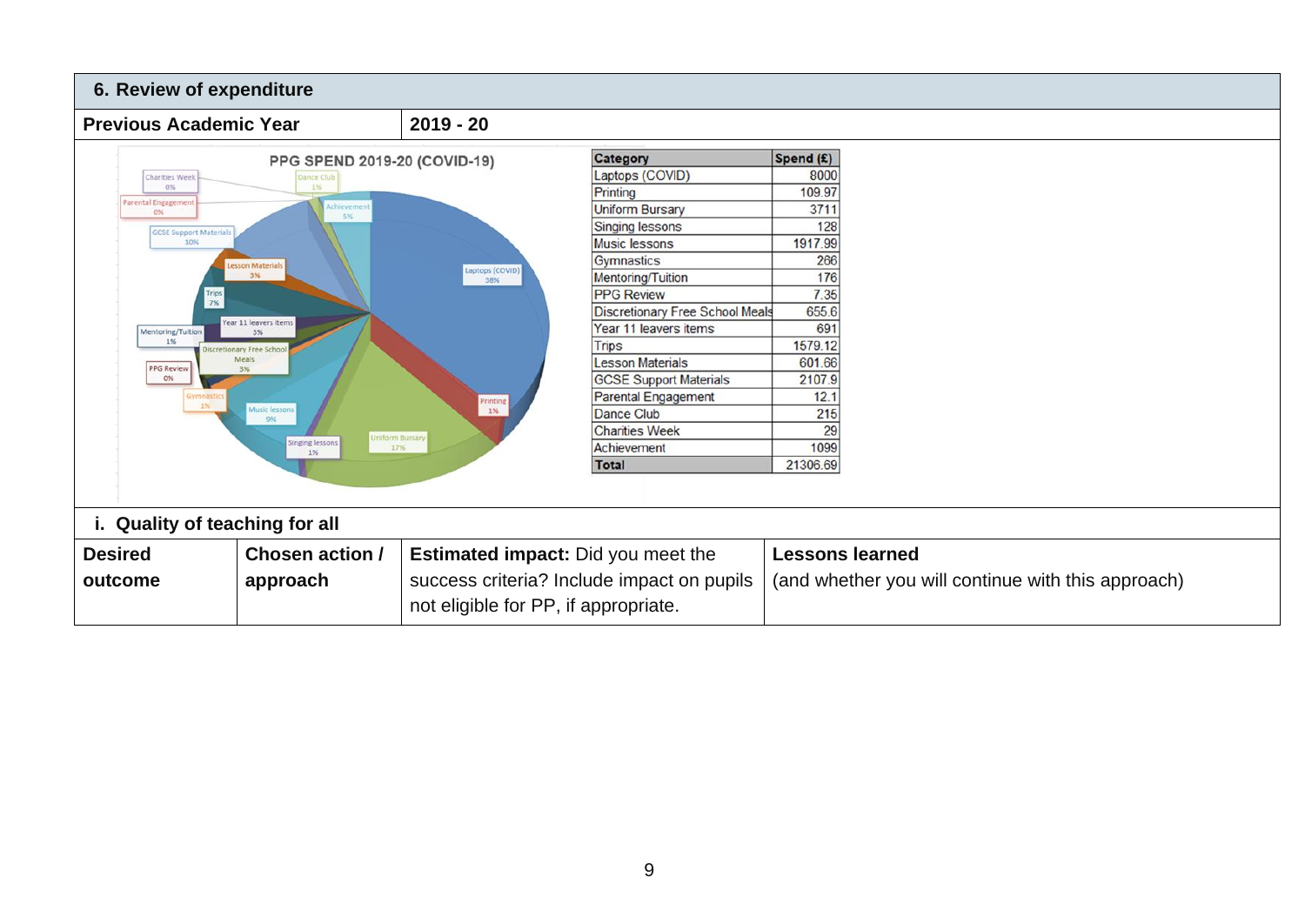| Ensure all PPG         | Extra Maths and            | Due to the national lockdown DfE Key Performance    |                            |                            |                              |          |                                               |                          | To continue in 2020-21 with                                            |
|------------------------|----------------------------|-----------------------------------------------------|----------------------------|----------------------------|------------------------------|----------|-----------------------------------------------|--------------------------|------------------------------------------------------------------------|
| students are making    | English group in all       | Table Figures were not published this academic. The |                            |                            |                              |          |                                               | $\blacksquare$           | Continue monitoring of PC data for En and Ma, especially for groups    |
| good progress,         | years with LSA support.    | chosen approaches were successfully introduced      |                            |                            |                              |          |                                               |                          | including lower prior attainers.                                       |
| especially in En and   | This allows for smaller    | embedded but unfortunately cut short by six months. |                            |                            |                              |          |                                               | $\blacksquare$           | Continue close liaison with ACs for Ma and En. PPG Co-ordinator to     |
| Ma.                    | group sizes, especially    |                                                     |                            |                            |                              |          |                                               |                          | develop regular meeting slots.                                         |
|                        | for lower prior attainers. | <b>Measure</b>                                      | <b>PPG results</b><br>2020 | <b>PPG</b> results<br>2019 | Non-PPG<br>2019              | Gap      | <b>National (Provisional)</b><br>Average 2019 |                          | TLWs and PPG Review by SLT / PS / BXF / PL in order to assess          |
|                        | Engagement with LIFT       | Progress 8                                          | N/A                        | $+0.10$                    | $+0.41$                      | $-0.31$  | $-0.08$ (All)                                 |                          | successful interventions for PPG pupils and gaps that require filling. |
|                        | programme to develop       | <b>English Progress 8</b>                           | N/A                        | $+0.37$                    | $+0.54$                      | $-0.17$  |                                               |                          | Increased monitoring of PPG learner scores following PCs across all    |
|                        | provision for DA           | <b>Maths Progress 8</b>                             | N/A                        | $-0.22$                    | $-0.02$                      | $-0.20$  |                                               |                          | year groups. YACs to report PPG concerns to SLT.                       |
|                        | students.                  | <b>EBacc Progress 8</b>                             | N/A                        | $+0.35$                    | $+0.41$                      | $-0.06$  |                                               |                          |                                                                        |
|                        |                            | <b>Attainment 8</b>                                 | N/A                        | 46.83                      | 58.80                        | $-11.97$ | $44.5$ (All)                                  | ٠                        | To continue the Increased staff awareness of PPG pupils within their   |
|                        |                            | PPG Core results 2020<br>Academic year              | Grade 5 or above in        |                            | Grade 5 or above in          |          | Grade 5 or above in                           |                          | teaching groups monitored throughout the year.                         |
|                        |                            |                                                     | English/+Maths             |                            | <b>English but not Maths</b> |          | <b>Maths but not English</b>                  |                          |                                                                        |
|                        |                            |                                                     |                            |                            |                              |          |                                               |                          |                                                                        |
| Ensure all PPG         | Guidance on how to         | 2020 (28 PPG)                                       | 43%                        |                            | 29%                          |          | 4%                                            |                          | To continue in 2020-21 with                                            |
| students are known by  | support PPG students       | 2020 (Non-PPG)                                      | 72%                        |                            | 13%                          |          | 3%                                            |                          | PPG Co-ordinator to refine strategies to continue to develop PPG       |
|                        |                            |                                                     |                            |                            |                              |          |                                               |                          |                                                                        |
| teachers and that they | in lessons (meta-          |                                                     |                            |                            |                              |          |                                               | $\overline{\phantom{a}}$ | support at SWCHS.                                                      |
| are supported to make  | cognition, learner         |                                                     |                            |                            |                              |          |                                               | $\overline{\phantom{a}}$ | FTs to prioritise PPG students for academic tutorials.                 |
| good progress.         | behaviours, feedback       |                                                     |                            |                            |                              |          |                                               |                          | Increased guidance for staff through PPG booklet sharing good          |
|                        | $\ldots$ )                 |                                                     |                            |                            |                              |          |                                               |                          | practice.                                                              |
|                        |                            |                                                     |                            |                            |                              |          |                                               |                          | Regular briefings to staff via YACS/ACs meetings to share progress     |
|                        |                            |                                                     |                            |                            |                              |          |                                               |                          | and concerns.                                                          |
|                        |                            |                                                     |                            |                            |                              |          |                                               |                          | PPG review to continue to seek best practice and also identify what    |
|                        |                            |                                                     |                            |                            |                              |          |                                               |                          | PPG pupils communicate as being beneficial to their learning and       |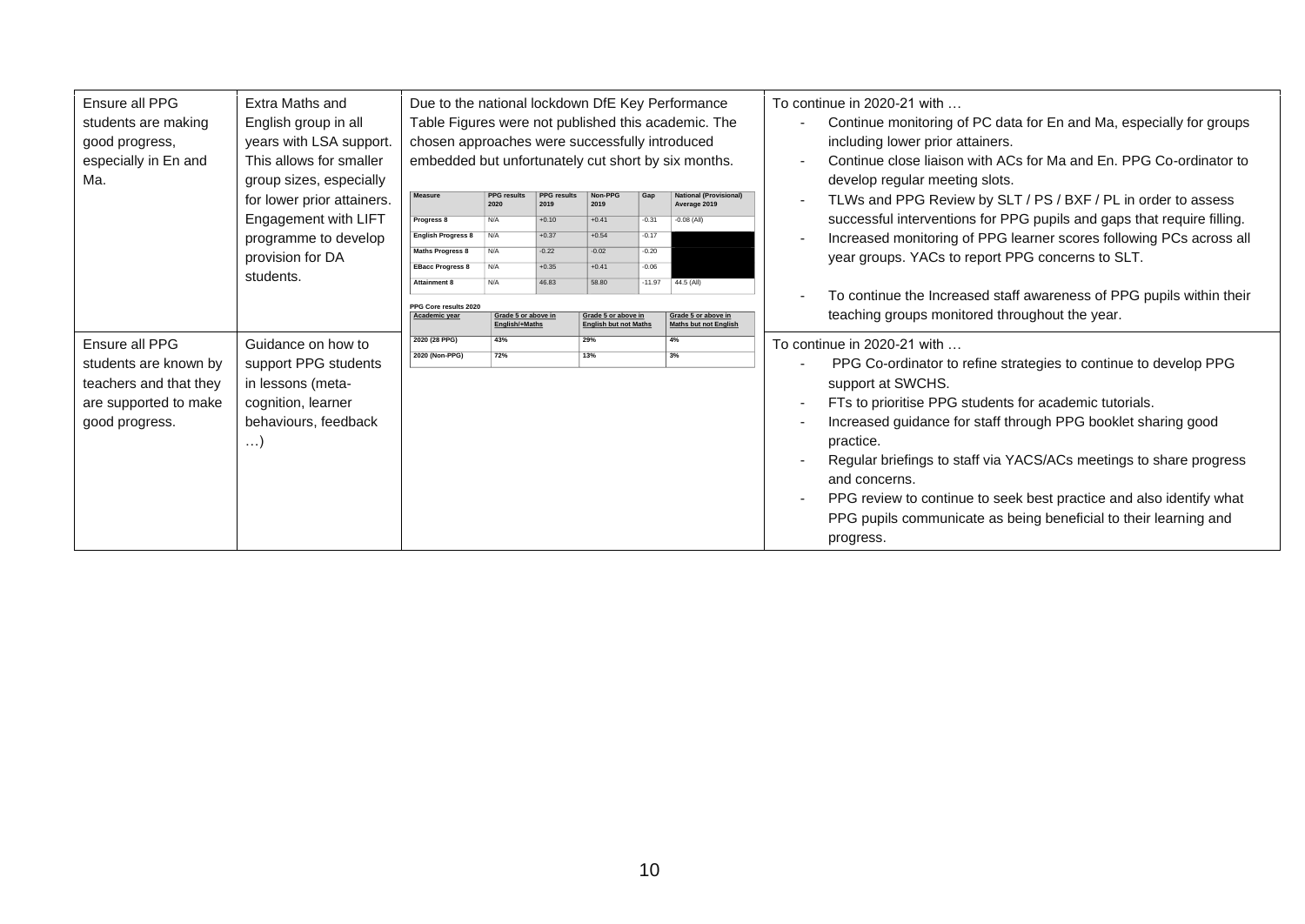| ii. Targeted support                                                                                            |                                                                                   |                                                                                                                                                                                                                                                                                                                           |                                                                                                                                                                                                                                                                                                                                                                                                                          |
|-----------------------------------------------------------------------------------------------------------------|-----------------------------------------------------------------------------------|---------------------------------------------------------------------------------------------------------------------------------------------------------------------------------------------------------------------------------------------------------------------------------------------------------------------------|--------------------------------------------------------------------------------------------------------------------------------------------------------------------------------------------------------------------------------------------------------------------------------------------------------------------------------------------------------------------------------------------------------------------------|
| <b>Desired</b><br>outcome                                                                                       | Chosen action /<br>approach                                                       | <b>Estimated impact:</b> Did you meet the<br>success criteria? Include impact on pupils<br>not eligible for PP, if appropriate.                                                                                                                                                                                           | <b>Lessons learned</b><br>(and whether you will continue with this approach)                                                                                                                                                                                                                                                                                                                                             |
| To support targeted<br>PPG students in<br>developing improved<br>learner behaviours<br>Other approaches<br>iii. | YAC/SSO Intervention<br>groups (Homework<br>Clubs, learning skills<br>$\ldots$ ). | Continued positive impact on some of the targeted PPG<br>students in terms of learner scores, reduction in<br>Comment Codes (e.g. H/D codes following intervention<br>linked to homework)                                                                                                                                 | To continue in 2020-21 with<br>Meetings between ACs & PPG Co-Ordinator to support interventions<br>across the school.<br>Line management meetings standing agenda item<br>Formalised discussions at YAC meetings to share good practice<br>PPG Tutorials prioritised in order to provide early interventions for PPG pupils.                                                                                             |
| <b>Desired</b>                                                                                                  | Chosen action /                                                                   | <b>Estimated impact:</b> Did you meet the                                                                                                                                                                                                                                                                                 | <b>Lessons learned</b>                                                                                                                                                                                                                                                                                                                                                                                                   |
| outcome                                                                                                         | approach                                                                          | success criteria? Include impact on pupils<br>not eligible for PP, if appropriate.                                                                                                                                                                                                                                        | (and whether you will continue with this approach)                                                                                                                                                                                                                                                                                                                                                                       |
| To improve PPG<br>student engagement,<br>learning and progress<br>as well as boosting<br>parental engagement.   | PPG mentoring<br>PPG parental coffee                                              | Within some of the PPG cohort that took part in this,<br>some staff reported individual successes (e.g. improved<br>GCSE outcomes and post-16 progression).<br>Many staff struggled with parental engagement with<br>some parents not attending arranged meetings despite<br>efforts being made to make these convenient. | Details of the Structured Mentoring programme for 2018-19:<br>PPG pupils involved in mentoring projects.<br>PPG Tutorials prioritised in order to provide early interventions for PPG<br>pupils.<br>Some PPG pupils who took part in the LIFT project during 2018-2019<br>will continue to mentor younger pupils. This will include sixth the use of<br>sixth form students to support students during numeracy sessions |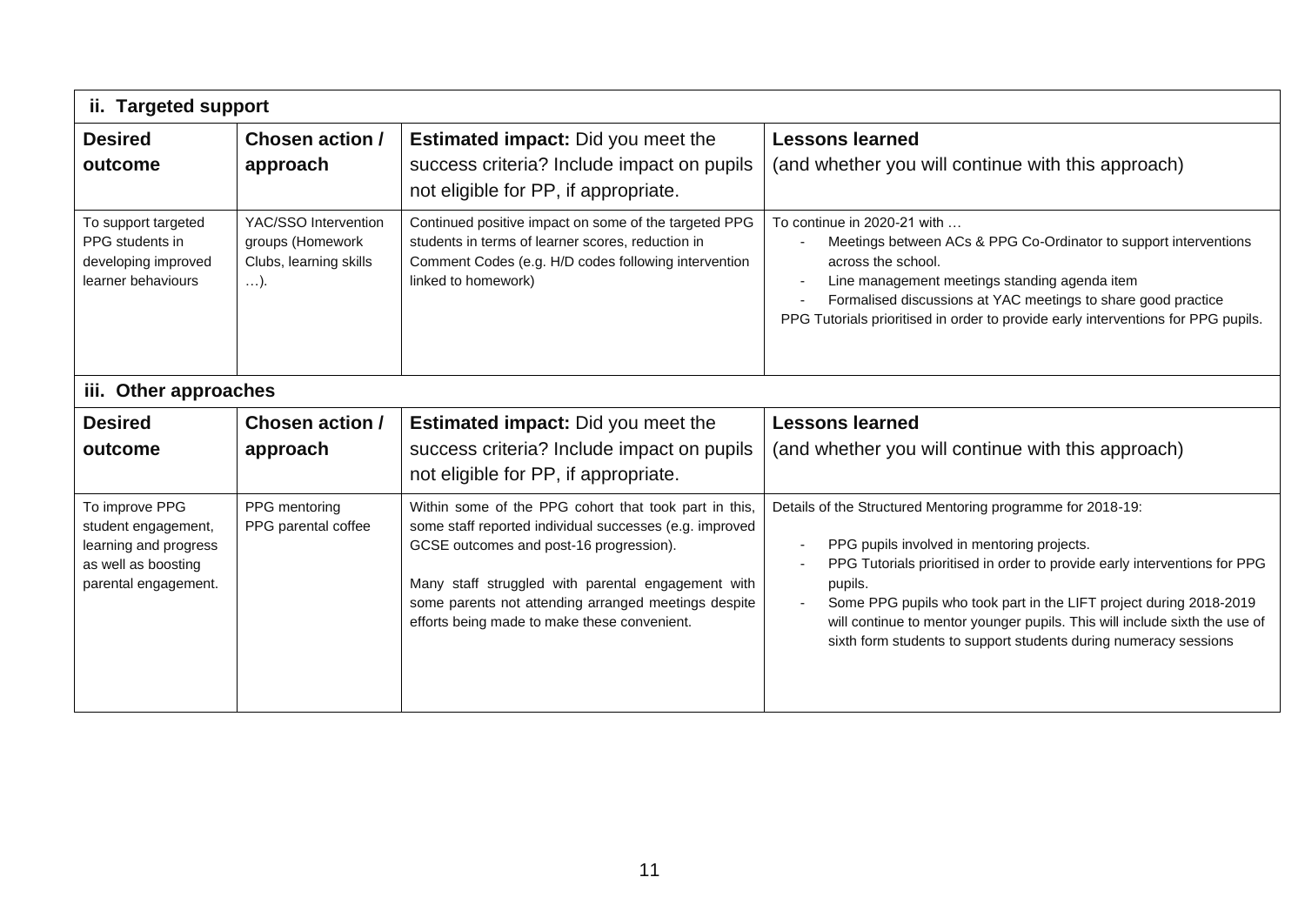| To improve the         | Contributing to the          | YACs, SSOs and Pastoral Team much more aware of         | M Blayney, J Sims and PPG Co-ordinator to continue to work             |
|------------------------|------------------------------|---------------------------------------------------------|------------------------------------------------------------------------|
| behaviour, attendance, | salaries of Inclusion        | PPG students and support available.                     | with YACs, SSOs and Pastoral Team to raise profile of PPG              |
| wellbeing and personal | Officer, Student             |                                                         | students. Ongoing early intervention with selected PPG                 |
| development of PPG     | Support Officers,            | Some positives:                                         | students to resolve problems at early stage and avoid the need         |
| students.              | <b>Counsellor and School</b> |                                                         | for FTE / Isolation.                                                   |
|                        | Nurse (based on 11%          | FTE Figures from the past fie years.                    |                                                                        |
|                        | of 7-11 students being       |                                                         | Developments for 2019-20                                               |
|                        | PP)                          | PPG Suspended<br>Year                                   |                                                                        |
|                        |                              | 2019/20 11 pupils out of a total of 43 (25% of all FTEs | FT PPG questionnaires to identify areas of concern -                   |
|                        |                              | were PPG pupils)                                        | RAG rating for Academic, Emotional, Social, however,                   |
|                        |                              | 2018/19 15 pupils out of a total of 75 (20% of all FTEs | Financial section removed due to parental feedback.                    |
|                        |                              | were PPG pupils)                                        | Discussions around PPG tutorial paperwork.<br>$\overline{\phantom{a}}$ |
|                        |                              | 2017/18 13 pupils out of a total of 26 (50% of all FTEs | YACs and PPG Co-ordinator to then consider                             |
|                        |                              | were PPG pupils)                                        | intervention.                                                          |
|                        |                              | 2016/17 18 pupils out of a total of 48 (38% of all FTEs | Relevant staff to keep log of PPG students who have                    |
|                        |                              | were PPG pupils)                                        | received support.                                                      |
|                        |                              | 2015/16 9 pupils out of a total of 41 (22 % of all FTEs | All to maintain focus on PPG students and carry out                    |
|                        |                              | were PPG pupils)                                        | early interventions                                                    |
|                        |                              |                                                         | PPG Co-ordinator to deliver staff training on PPG                      |
|                        |                              | The following concerns remain around the following:     | during academic year.                                                  |
|                        |                              |                                                         | Inclusion Officer to meet regularly with YACs to                       |
|                        |                              | Attendance: PA for PPG was 30% by the end               | monitor PPG PA figures and implement improvement.                      |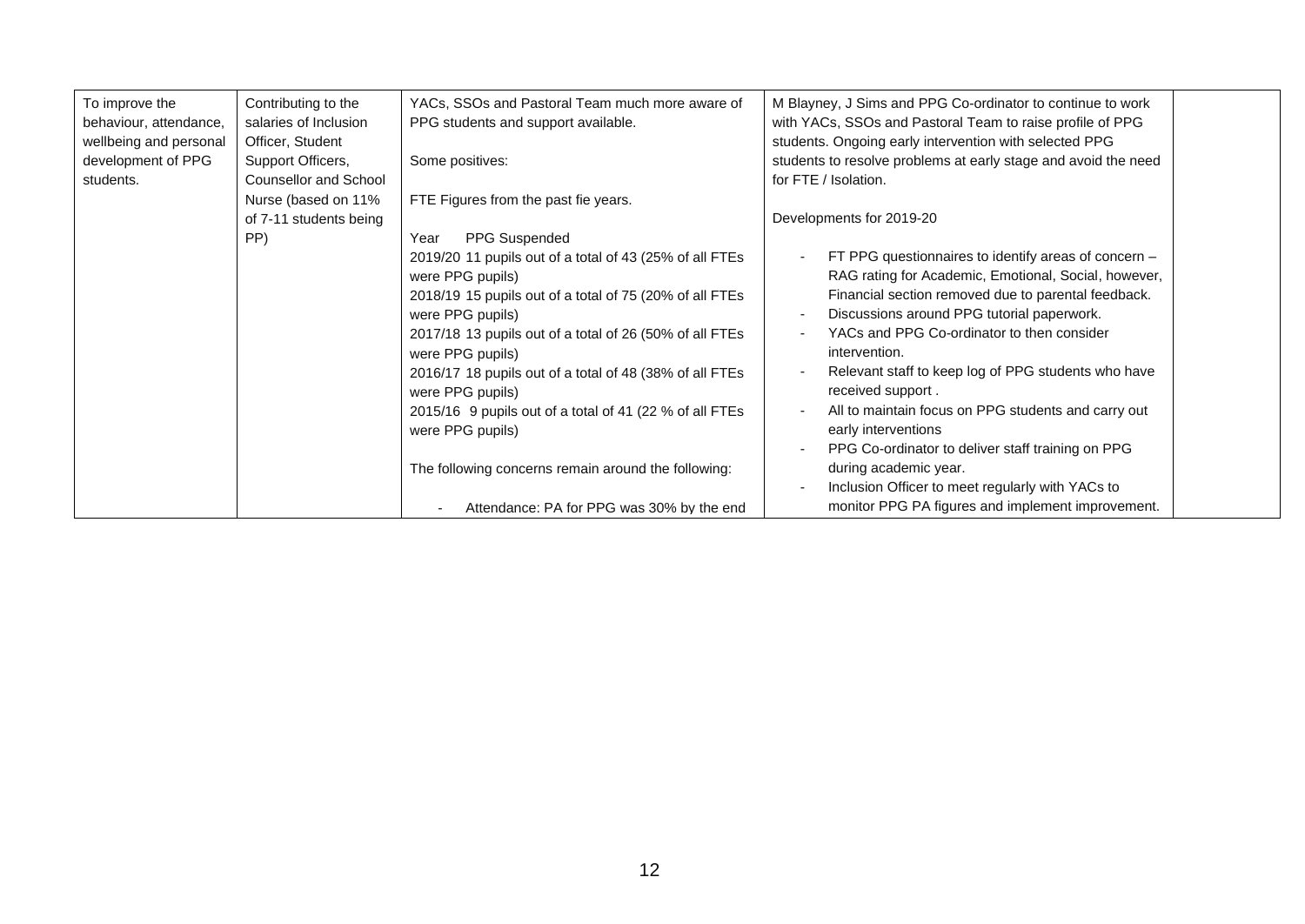| To promote<br>involvement in extra-<br>curricular activities and<br>wide life of the school. | PPG Co-ordinator to<br>actively promote<br>opportunities to<br>students (including<br>Student Voice,<br>Prefects). Funds made<br>available to support<br>with trips, DOE, music<br>lessons etc. | Increased awareness of PPG students and the support<br>on offer. Evidenced by increased contact with<br>colleagues regarding opportunities and increased<br>contact with parents regarding the support on offer. | Ongoing work to promote engagement for all in range of extra-<br>curricular activities.<br>Enhanced guidance to all staff regarding the involvement of<br>PPG students in school activities; includes sample passages<br>for letters.<br>Intervention from PPG Co-ordinator, to promote activities to<br>PPG students. |           |
|----------------------------------------------------------------------------------------------|-------------------------------------------------------------------------------------------------------------------------------------------------------------------------------------------------|------------------------------------------------------------------------------------------------------------------------------------------------------------------------------------------------------------------|------------------------------------------------------------------------------------------------------------------------------------------------------------------------------------------------------------------------------------------------------------------------------------------------------------------------|-----------|
| To ensure that all PPG<br>students have access<br>to necessary<br>curriculum resources.      | Area Curriculum<br>Assistants allocate<br>resources to PPG<br>students (in some<br>cases parents can<br>choose to pay). Claim<br>forms to M Blayney.                                            | Increased awareness among staff of entitlement to<br>resources at KS3 and KS4. Spending on resources<br>included Voluntary Contributions, Course books,<br>Revision materials at KS4, and laptops.               | To continue in 2019-20 Staff reminded on termly basis of<br>what PPG students can claim for through the additional funding<br>available.<br>PPG 'Tip of the week' to reinforce PPG entitlement.<br>Climate Walks and Deep Dive to assess how PPG pupils are<br>progressing in class                                    |           |
| Total Spend for 2019-20                                                                      |                                                                                                                                                                                                 |                                                                                                                                                                                                                  |                                                                                                                                                                                                                                                                                                                        | £21306.29 |